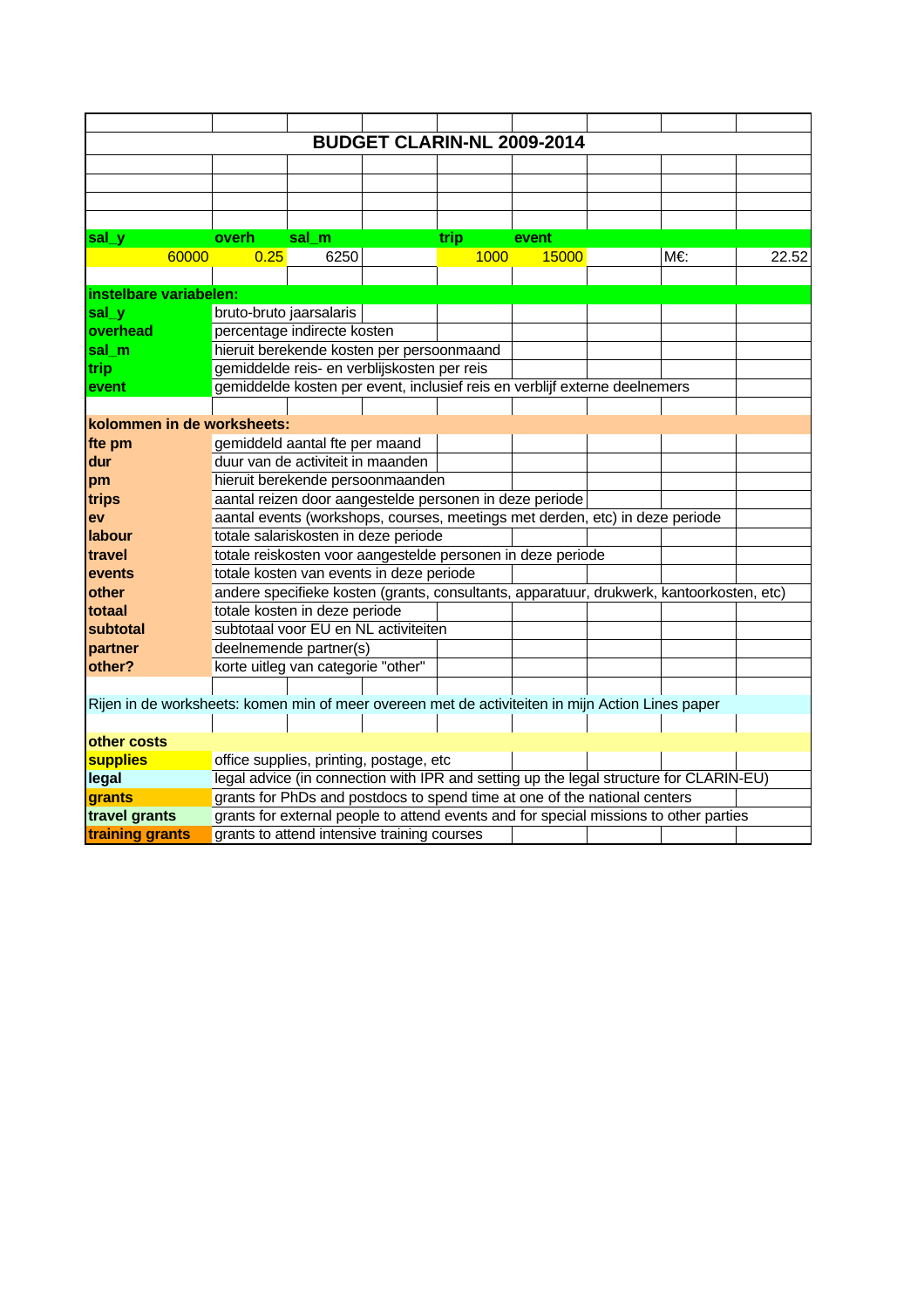| task<br><b>EU-LEVEL</b><br>governance & support<br>implement gov struct<br>management & governance<br>clarin support office | fte pm dur pm trips ev labour<br>0.5 | 6               |          |                            |                                  |                  | travel | events         | other | total  | subtotal | other?          |
|-----------------------------------------------------------------------------------------------------------------------------|--------------------------------------|-----------------|----------|----------------------------|----------------------------------|------------------|--------|----------------|-------|--------|----------|-----------------|
|                                                                                                                             |                                      |                 |          |                            |                                  |                  |        |                |       |        |          |                 |
|                                                                                                                             |                                      |                 |          |                            |                                  |                  |        |                |       |        |          |                 |
|                                                                                                                             |                                      |                 |          |                            |                                  |                  |        |                |       |        |          |                 |
|                                                                                                                             |                                      |                 | 3        | 6                          | $\overline{\mathbf{c}}$          | 18750            | 6000   | 30000          | 30000 | 84750  |          | legal advice    |
|                                                                                                                             | 0.5                                  | 6               | 3        | $\overline{6}$             | $\overline{4}$                   | 18750            | 6000   | 60000          |       | 84750  |          |                 |
|                                                                                                                             | 0.5                                  | 6               | 3        | 6                          |                                  | 18750            | 6000   | 0              | 5000  | 29750  |          | supplies        |
|                                                                                                                             |                                      |                 |          |                            |                                  |                  |        |                |       |        |          |                 |
| technical coordination                                                                                                      |                                      |                 |          |                            |                                  |                  |        |                |       |        |          |                 |
| incl. interoperability standards                                                                                            | 0.5                                  | 6               | 3        | 6                          | $\overline{2}$                   | 18750            | 6000   | 30000          | 30000 | 84750  |          | travel grants   |
|                                                                                                                             |                                      |                 |          |                            |                                  |                  |        |                |       |        |          |                 |
| linguistic coordination                                                                                                     |                                      |                 |          |                            |                                  |                  |        |                |       |        |          |                 |
| incl linguistic standards                                                                                                   | 0.5                                  | 6               | 3        | 6                          | 2                                | 18750            | 6000   | 30000          |       | 54750  |          |                 |
|                                                                                                                             |                                      |                 |          |                            |                                  |                  |        |                |       |        |          |                 |
| outreach coordination                                                                                                       |                                      |                 |          |                            |                                  |                  |        |                |       |        |          |                 |
| dissem, ipr, training                                                                                                       | 0.5                                  | 6               | 3        | 6                          | 2                                | 18750            | 6000   | 30000          | 5000  | 59750  |          | supplies        |
|                                                                                                                             |                                      |                 |          |                            |                                  |                  |        |                |       |        |          |                 |
| international relations                                                                                                     |                                      |                 |          |                            |                                  |                  |        |                |       |        |          |                 |
| international contacts                                                                                                      | 0.2                                  | 6               | 1        | 3                          | 2                                | 7500             | 3000   | 30000          |       | 40500  |          |                 |
| <b>Subtotal EU level</b>                                                                                                    |                                      |                 |          |                            |                                  |                  |        |                |       |        | 439000   |                 |
| <b>NL LEVEL</b>                                                                                                             |                                      |                 |          |                            |                                  |                  |        |                |       |        |          |                 |
| technical                                                                                                                   |                                      |                 |          |                            |                                  |                  |        |                |       |        |          |                 |
| building prototype                                                                                                          | 3.0                                  | 24              | 72       | 12                         | $\overline{2}$                   | 450000           | 12000  | 30000          | 15000 | 507000 |          | travel grants   |
| building gen services                                                                                                       | 3.0                                  | 24              | 72       | 12                         | $\overline{2}$                   | 450000           | 12000  | 30000          | 15000 | 507000 |          | travel grants   |
|                                                                                                                             |                                      |                 |          |                            |                                  |                  |        |                |       |        |          |                 |
| data                                                                                                                        |                                      |                 |          |                            |                                  |                  |        |                |       |        |          |                 |
| selection and standards                                                                                                     | 0.5                                  | 24              | 12       | 12                         | $\overline{2}$                   | 75000            | 12000  | 30000          | 30000 | 147000 |          | travel grants   |
| conversion & digitization                                                                                                   | 6.0                                  | 24              | 144      | 12                         | $\overline{\mathbf{c}}$          | 900000           | 12000  | 30000          |       | 942000 |          |                 |
| validation                                                                                                                  | 0.5                                  | 24              | 12       |                            | 2                                | 75000            | 0      | 30000          |       | 105000 |          |                 |
|                                                                                                                             |                                      |                 |          |                            |                                  |                  |        |                |       |        |          |                 |
| tools & It services                                                                                                         |                                      |                 |          |                            |                                  |                  |        |                |       |        |          |                 |
| definition and standards                                                                                                    | 0.5                                  | 24              | 12       | 12                         | $\overline{2}$                   | 75000            | 12000  | 30000          | 30000 | 147000 |          | travel grants   |
| encaps & building                                                                                                           | 6.0                                  | 24              | 144      | 12                         | $\overline{\mathbf{c}}$          | 900000           | 12000  | 30000          |       | 942000 |          |                 |
| validation                                                                                                                  | 0.5                                  | 24              | 12       |                            | $\overline{2}$                   | 75000            | 0      | 30000          |       | 105000 |          |                 |
|                                                                                                                             |                                      |                 |          |                            |                                  |                  |        |                |       |        |          |                 |
| user needs                                                                                                                  |                                      |                 |          |                            |                                  |                  |        |                |       |        |          |                 |
| surveying                                                                                                                   | 1.0                                  | 24              | 24       | 4                          | 2                                | 150000           | 4000   | 30000          | 30000 | 214000 |          | travel grants   |
| pilots and demonstrators                                                                                                    | 6.0                                  | 24              | 144      | 12                         | $\overline{2}$                   | 900000           | 12000  | 30000          |       | 942000 |          |                 |
|                                                                                                                             |                                      |                 |          |                            |                                  |                  |        |                |       |        |          |                 |
| advanced LT services                                                                                                        |                                      |                 |          |                            |                                  |                  |        |                |       |        |          |                 |
| multimodal                                                                                                                  | 1.0                                  | 12              | 12       | 6                          | 2                                | 75000            | 6000   | 30000          |       | 111000 |          |                 |
| sign language                                                                                                               | 1.0                                  | $\overline{12}$ | 12       | 6                          | $\overline{2}$                   | 75000            | 6000   | 30000          |       | 111000 |          |                 |
| advanced technologies                                                                                                       |                                      | $1.0$ 12        | 12       | 6                          | $\overline{c}$                   | 75000            | 6000   | 30000          |       | 111000 |          |                 |
| libraries                                                                                                                   | 1.0                                  | 12              | 12       | 6                          | $\overline{2}$                   | 75000            | 6000   | 30000          |       | 111000 |          |                 |
|                                                                                                                             |                                      |                 |          |                            |                                  |                  |        |                |       |        |          |                 |
| centres of expertise                                                                                                        |                                      |                 |          |                            |                                  |                  |        |                |       |        |          |                 |
| centre 1                                                                                                                    | 1.0                                  | 12              | 12<br>12 | $6 \mid$<br>$\overline{6}$ | $\overline{2}$<br>$\overline{2}$ | 75000            | 6000   | 30000          |       | 111000 |          |                 |
| centre 2                                                                                                                    | 1.0                                  | 12              |          |                            |                                  | 75000            | 6000   | 30000          |       | 111000 |          |                 |
|                                                                                                                             |                                      |                 |          |                            |                                  |                  |        |                |       |        |          |                 |
| education and awareness                                                                                                     |                                      | 24              | 24       |                            |                                  |                  | 6000   |                | 50000 | 266000 |          |                 |
| training<br>dissemination                                                                                                   | 1.0<br>1.0                           | 24              | 24       | 6<br>6                     | 4<br>$\overline{4}$              | 150000<br>150000 | 6000   | 60000<br>60000 | 15000 | 231000 |          | training grants |
|                                                                                                                             |                                      |                 |          |                            |                                  |                  |        |                |       |        |          | supplies        |
|                                                                                                                             |                                      |                 |          |                            |                                  |                  |        |                |       |        |          |                 |
| national coordination point<br>general coordination                                                                         | 1.0                                  | 24              | 24       | 12                         | $\overline{2}$                   | 150000           | 12000  | 30000          |       | 192000 |          |                 |
| office & support                                                                                                            | 1.0                                  | 24              | 24       | $\,6$                      |                                  | 150000           | 6000   | $\Omega$       | 15000 | 171000 |          | supplies        |
| coord internat example protot                                                                                               | 0.5                                  | 24              | 12       | 12                         | $\overline{2}$                   | 75000            | 12000  | 30000          |       | 117000 |          |                 |
| national IPR issues                                                                                                         |                                      |                 | 12       | 6                          | 2                                |                  |        |                | 10000 |        |          |                 |
|                                                                                                                             | 0.5                                  | 24              |          |                            |                                  | 75000            | 6000   | 30000          |       | 121000 |          | legal advice    |
|                                                                                                                             |                                      |                 |          |                            |                                  |                  |        |                |       |        |          |                 |
|                                                                                                                             |                                      |                 |          |                            |                                  |                  |        |                |       |        |          |                 |
|                                                                                                                             |                                      |                 |          |                            |                                  |                  |        |                |       |        |          |                 |
|                                                                                                                             |                                      |                 |          |                            |                                  |                  |        |                |       |        |          |                 |
| <b>Subtotal NL level</b>                                                                                                    |                                      |                 |          |                            |                                  |                  |        |                |       |        | 6322000  |                 |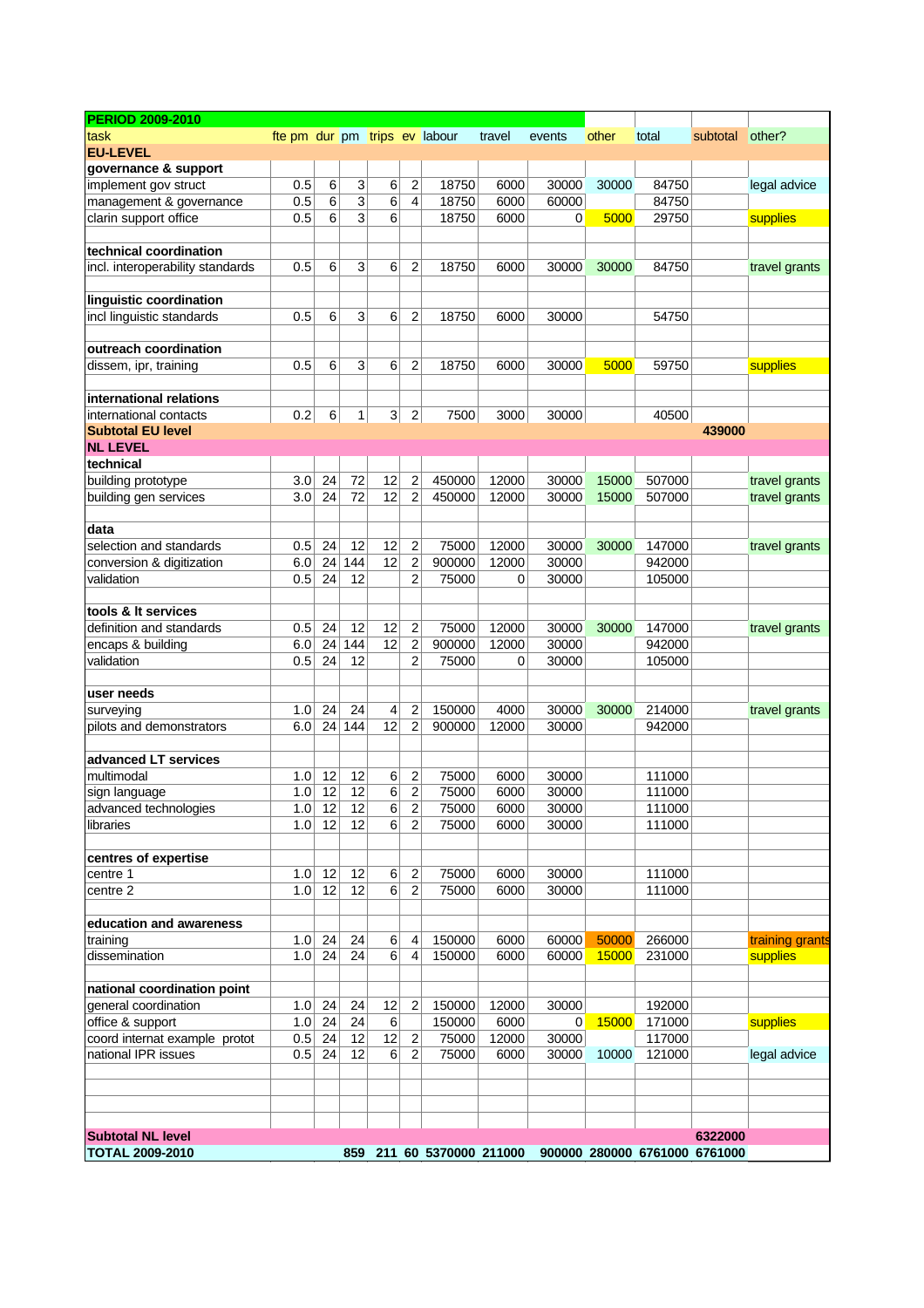| <b>PERIOD 2011-2012</b>          |               |          |      |    |                |                 |        |        |              |                                                     |          |                 |
|----------------------------------|---------------|----------|------|----|----------------|-----------------|--------|--------|--------------|-----------------------------------------------------|----------|-----------------|
| task                             | fte pm dur pm |          |      |    |                | trips ev labour | travel | events | other        | total                                               | subtotal | other?          |
| <b>EU-LEVEL</b>                  |               |          |      |    |                |                 |        |        |              |                                                     |          |                 |
| governance & support             |               |          |      |    |                |                 |        |        |              |                                                     |          |                 |
| implement gov struct             | 1.0           | 6        | 6    | 12 | $\overline{2}$ | 37500           | 12000  | 30000  | 30000        | 109500                                              |          | legal advice    |
| management & governance          | 1.0           | 24       | 24   | 24 | 4              | 150000          | 24000  | 60000  |              | 234000                                              |          |                 |
| clarin support office            | 1.0           | 24       | 24   | 12 |                | 150000          | 12000  | 0      | 5000         | 167000                                              |          | supplies        |
|                                  |               |          |      |    |                |                 |        |        |              |                                                     |          |                 |
| technical coordination           |               |          |      |    |                |                 |        |        |              |                                                     |          |                 |
| incl. interoperability standards | 1.0           | 24       | 24   | 12 | 2              | 150000          | 12000  | 30000  | 30000        | 222000                                              |          | travel grants   |
|                                  |               |          |      |    |                |                 |        |        |              |                                                     |          |                 |
| linguistic coordination          |               |          |      |    |                |                 |        |        |              |                                                     |          |                 |
| incl linguistic standards        | 1.0           | 24       | 24   | 12 | 2              | 150000          | 12000  | 30000  | 30000        | 222000                                              |          | travel grants   |
|                                  |               |          |      |    |                |                 |        |        |              |                                                     |          |                 |
| outreach coordination            |               |          |      |    |                |                 |        |        |              |                                                     |          |                 |
| incl dissem, ipr, training       | 1.0           | 24       | 24   | 12 | 4              | 150000          | 12000  | 60000  | 20000        | 242000                                              |          | supplies        |
|                                  |               |          |      |    |                |                 |        |        |              |                                                     |          |                 |
| international relations          |               |          |      |    |                |                 |        |        |              |                                                     |          |                 |
| international contacts           | 0.2           | 24       | 5    | 6  | 2              | 30000           | 6000   | 30000  |              | 66000                                               |          |                 |
| <b>Subtotal EU level</b>         |               |          |      |    |                |                 |        |        |              |                                                     | 1262500  |                 |
| <b>NL LEVEL</b>                  |               |          |      |    |                |                 |        |        |              |                                                     |          |                 |
| technical                        |               |          |      |    |                |                 |        |        |              |                                                     |          |                 |
| improving prototype              | 3.0           | 24       | 72   | 12 | $\overline{2}$ | 450000          | 12000  | 30000  | 25000        | 517000                                              |          | grants          |
| improving gen services           | 3.0           | 24       | 72   | 12 | $\overline{2}$ | 450000          | 12000  | 30000  | 25000        | 517000                                              |          | grants          |
|                                  |               |          |      |    |                |                 |        |        |              |                                                     |          |                 |
| data                             |               |          |      |    |                |                 |        |        |              |                                                     |          |                 |
| selection and standards          | 0.5           | 24       | 12   | 12 | $\overline{2}$ | 75000           | 12000  | 30000  | 30000        | 147000                                              |          | travel grants   |
| conversion & digitization        | 6.0           | 24       | 144  | 12 | $\overline{2}$ | 900000          | 12000  | 30000  |              | 942000                                              |          |                 |
| validation                       | 0.5           | 24       | 12   |    | 0              | 75000           | 0      | 0      |              | 75000                                               |          |                 |
|                                  |               |          |      |    |                |                 |        |        |              |                                                     |          |                 |
| tools & It services              |               |          |      |    |                |                 |        |        |              |                                                     |          |                 |
| definition and standards         | 0.5           | 24       | 12   | 12 | 2              | 75000           | 12000  | 30000  | 30000        | 147000                                              |          | travel grants   |
| encaps & building                | 6.0           | 24       | 144  | 12 | 2              | 900000          | 12000  | 30000  |              | 942000                                              |          |                 |
| validation                       | 0.5           | 24       | 12   |    | 0              | 75000           | 0      | 0      |              | 75000                                               |          |                 |
|                                  |               |          |      |    |                |                 |        |        |              |                                                     |          |                 |
| user needs                       |               |          |      |    |                |                 |        |        |              |                                                     |          |                 |
| surveying                        | 1.0           | 24       | 24   | 4  | 2              | 150000          | 4000   | 30000  | 30000        | 214000                                              |          | travel grants   |
| pilots and demonstrators         | 6.0           | 24       | 144  | 12 | $\overline{2}$ | 900000          | 12000  | 30000  |              | 942000                                              |          |                 |
|                                  |               |          |      |    |                |                 |        |        |              |                                                     |          |                 |
| advanced LT services             |               |          |      |    |                |                 |        |        |              |                                                     |          |                 |
| multimodal                       | 2.0           | 24       | 48   | 6  | 2              | 300000          | 6000   | 30000  | 50000        | 386000                                              |          | grants          |
| sign language                    | 2.0           | 24       | 48   | 6  | $\overline{c}$ | 300000          | 6000   | 30000  | 50000        | 386000                                              |          | grants          |
| advanced technologies            |               | $2.0$ 24 | 48   | 6  | $\overline{c}$ | 300000          | 6000   | 30000  | 50000        | 386000                                              |          | grants          |
| libraries                        |               | $2.0$ 24 | 48   | 6  | $\overline{2}$ | 300000          | 6000   | 30000  | 50000        | 386000                                              |          | grants          |
|                                  |               |          |      |    |                |                 |        |        |              |                                                     |          |                 |
| centres of expertise             |               |          |      |    |                |                 |        |        |              |                                                     |          |                 |
| centre 1                         | 2.0           | 24       | 48   | 12 | $\overline{2}$ | 300000          | 12000  | 30000  | 50000        | 392000                                              |          | grants          |
| centre 2                         | 2.0           | 24       | 48   | 12 | $\overline{c}$ | 300000          | 12000  | 30000  | 50000        | 392000                                              |          | grants          |
|                                  |               |          |      |    |                |                 |        |        |              |                                                     |          |                 |
| education and awareness          |               |          |      |    |                |                 |        |        |              |                                                     |          |                 |
| training                         | 2.0           | 24       | 48   | 6  | 4              | 300000          | 6000   |        | 60000 100000 | 466000                                              |          | training grants |
| dissemination                    | 2.0           | 24       | 48   | 6  | 4              | 300000          | 6000   | 60000  | 15000        | 381000                                              |          | supplies        |
|                                  |               |          |      |    |                |                 |        |        |              |                                                     |          |                 |
| national coordination point      |               |          |      |    |                |                 |        |        |              |                                                     |          |                 |
| general coordination             | 1.0           | 24       | 24   | 12 | $\overline{2}$ | 150000          | 12000  | 30000  |              | 192000                                              |          |                 |
| office & support                 | 1.0           | 24       | 24   | 12 |                | 150000          | 12000  | 0      | 15000        | 177000                                              |          | supplies        |
| coord internat example protot    | 0.5           | 12       | 6    | 6  | $\sqrt{2}$     | 37500           | 6000   | 30000  |              | 73500                                               |          |                 |
| national IPR issues              | 0.5           | 24       | 12   | 6  | $\overline{2}$ | 75000           | 6000   | 30000  | 10000        | 121000                                              |          | legal advice    |
|                                  |               |          |      |    |                |                 |        |        |              |                                                     |          |                 |
|                                  |               |          |      |    |                |                 |        |        |              |                                                     |          |                 |
|                                  |               |          |      |    |                |                 |        |        |              |                                                     |          |                 |
|                                  |               |          |      |    |                |                 |        |        |              |                                                     | 8256500  |                 |
| <b>Subtotal NL level</b>         |               |          |      |    |                |                 |        |        |              |                                                     |          |                 |
| <b>TOTAL 2011-2012</b>           |               |          | 1229 |    |                |                 |        |        |              | 274 58 7680000 274000 870000 695000 9519000 9519000 |          |                 |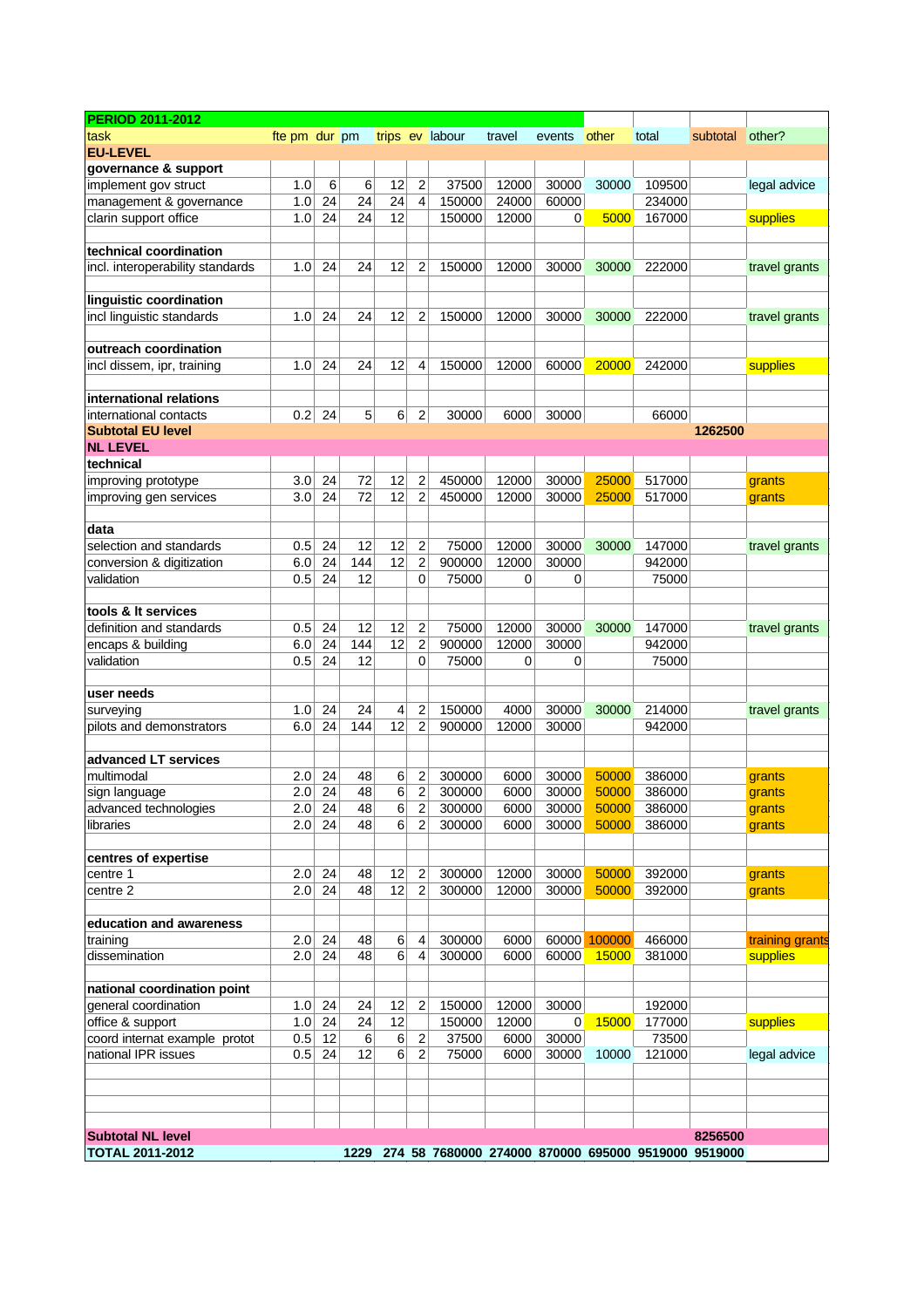| <b>PERIOD 2013-2014</b>               |                               |          |    |                |                |        |        |            |              |                                                         |          |                 |
|---------------------------------------|-------------------------------|----------|----|----------------|----------------|--------|--------|------------|--------------|---------------------------------------------------------|----------|-----------------|
| task                                  | fte pm dur pm trips ev labour |          |    |                |                |        | travel | events     | other        | total                                                   | subtotal | other?          |
| <b>EU-LEVEL</b>                       |                               |          |    |                |                |        |        |            |              |                                                         |          |                 |
| governance & support                  |                               |          |    |                |                |        |        |            |              |                                                         |          |                 |
| implement gov struct                  |                               |          |    |                |                |        |        |            |              |                                                         |          |                 |
| management & governance               | 1.0                           | 24       | 24 | 24             | 4              | 150000 | 24000  | 60000      |              | 234000                                                  |          |                 |
| clarin support office                 | 1.0                           | 24       | 24 | 12             |                | 150000 | 12000  | 0          | 5000         | 167000                                                  |          | supplies        |
|                                       |                               |          |    |                |                |        |        |            |              |                                                         |          |                 |
| technical coordination                |                               |          |    |                |                |        |        |            |              |                                                         |          |                 |
| incl. interoperability standards      | 1.0                           | 24       | 24 | 12             | $\overline{2}$ | 150000 | 12000  | 30000      | 30000        | 222000                                                  |          | travel grants   |
|                                       |                               |          |    |                |                |        |        |            |              |                                                         |          |                 |
| linguistic coordination               |                               |          |    |                |                |        |        |            |              |                                                         |          |                 |
| incl linguistic standards             | 1.0                           | 24       | 24 | 12             | 2              | 150000 | 12000  | 30000      | 30000        | 222000                                                  |          | travel grants   |
|                                       |                               |          |    |                |                |        |        |            |              |                                                         |          |                 |
| outreach coordination                 |                               |          |    |                |                |        |        |            |              |                                                         |          |                 |
| dissem, ipr, training                 | 1.0                           | 24       | 24 | 12             | 4              | 150000 | 12000  | 60000      | 20000        | 242000                                                  |          | supplies        |
|                                       |                               |          |    |                |                |        |        |            |              |                                                         |          |                 |
| international relations               |                               |          |    |                |                |        |        |            |              |                                                         |          |                 |
| international contacts                | 0.2                           | 24       | 5  | 6              | $\overline{2}$ | 30000  | 6000   | 30000      |              | 66000                                                   |          |                 |
| <b>Subtotal EU level</b>              |                               |          |    |                |                |        |        |            |              |                                                         | 1153000  |                 |
| <b>NL LEVEL</b>                       |                               |          |    |                |                |        |        |            |              |                                                         |          |                 |
| technical                             |                               |          |    |                |                |        |        |            |              |                                                         |          |                 |
| infrastr maintenance                  | 0.5                           | 24       | 12 |                |                | 75000  | 0      | 0          | 25000        | 100000                                                  |          | grants          |
| service maintenance                   | 0.5                           | 24       | 12 |                |                | 75000  | 0      | 0          | 25000        | 100000                                                  |          | grants          |
|                                       |                               |          |    |                |                |        |        |            |              |                                                         |          |                 |
| data                                  |                               |          |    |                |                |        |        |            |              |                                                         |          |                 |
| selection and standards               | 0.5                           | 24       | 12 | 12             | $\overline{2}$ | 75000  | 12000  | 30000      | 30000        | 147000                                                  |          | travel grants   |
| conversion & digitization             | 2.0                           | 24       | 48 | 12             | $\overline{2}$ | 300000 | 12000  | 30000      |              | 342000                                                  |          |                 |
| validation                            | 0.5                           | 24       | 12 | 12             | 0              | 75000  | 12000  | 0          |              | 87000                                                   |          |                 |
|                                       |                               |          |    |                |                |        |        |            |              |                                                         |          |                 |
| tools & It services                   |                               |          |    |                |                |        |        |            |              |                                                         |          |                 |
| definition and standards              | 0.5                           | 24       | 12 | 12             | 2              | 75000  | 12000  | 30000      | 30000        | 147000                                                  |          | travel grants   |
| encaps & building                     | 2.0                           | 24       | 48 | 12             | $\overline{2}$ | 300000 | 12000  | 30000      |              | 342000                                                  |          |                 |
| validation                            | 0.5                           | 24       | 12 |                |                | 75000  | 0      | 0          |              | 75000                                                   |          |                 |
|                                       |                               |          |    |                |                |        |        |            |              |                                                         |          |                 |
| user needs                            |                               |          | 5  | 12             |                | 30000  | 12000  |            |              |                                                         |          |                 |
| surveying<br>pilots and demonstrators | 0.2<br>2.0                    | 24<br>24 | 48 | 12             |                | 300000 | 12000  | 0<br>30000 |              | 42000<br>342000                                         |          |                 |
|                                       |                               |          |    |                | 2              |        |        |            |              |                                                         |          |                 |
| advanced LT services                  |                               |          |    |                |                |        |        |            |              |                                                         |          |                 |
| multimodal                            | 2.0                           | 24       | 48 | 6              | 2              | 300000 | 6000   | 30000      | 50000        | 386000                                                  |          | grants          |
| sign language                         | 2.0                           | 24       | 48 | 6              | $\overline{c}$ | 300000 | 6000   | 30000      | 50000        | 386000                                                  |          | grants          |
| advanced technologies                 |                               | $2.0$ 24 | 48 | $\overline{6}$ | $\overline{2}$ | 300000 | 6000   | 30000      | 50000        | 386000                                                  |          | grants          |
| libraries                             | 2.0                           | 24       | 48 | 6              | $\overline{2}$ | 300000 | 6000   | 30000      | 50000        | 386000                                                  |          | grants          |
|                                       |                               |          |    |                |                |        |        |            |              |                                                         |          |                 |
| centres of expertise                  |                               |          |    |                |                |        |        |            |              |                                                         |          |                 |
| centre 1                              | 2.0                           | 24       | 48 | 12             | $\overline{c}$ | 300000 | 12000  | 30000      | 50000        | 392000                                                  |          | grants          |
| centre 2                              | 2.0                           | 24       | 48 | 12             | $\overline{2}$ | 300000 | 12000  | 30000      | 50000        | 392000                                                  |          | grants          |
|                                       |                               |          |    |                |                |        |        |            |              |                                                         |          |                 |
| education and awareness               |                               |          |    |                |                |        |        |            |              |                                                         |          |                 |
| training                              | 1.0                           | 24       | 24 | 6              | 4              | 150000 | 6000   |            | 60000 100000 | 316000                                                  |          | training grants |
| dissemination                         | 1.0                           | 24       | 24 | 6              | 4              | 150000 | 6000   | 60000      | 15000        | 231000                                                  |          | supplies        |
|                                       |                               |          |    |                |                |        |        |            |              |                                                         |          |                 |
| national coordination point           |                               |          |    |                |                |        |        |            |              |                                                         |          |                 |
| general coordination                  | 1.0                           | 24       | 24 | 12             | $\overline{c}$ | 150000 | 12000  | 30000      |              | 192000                                                  |          |                 |
| office & support                      | 1.0                           | 24       | 24 | 12             |                | 150000 | 12000  | 0          | 15000        | 177000                                                  |          | supplies        |
| coord internat example protot         |                               |          |    |                |                |        |        |            |              |                                                         |          |                 |
| national IPR issues                   | 0.5                           | 24       | 12 | 6              | 2              | 75000  | 6000   | 30000      | 10000        | 121000                                                  |          | legal           |
|                                       |                               |          |    |                |                |        |        |            |              |                                                         |          |                 |
|                                       |                               |          |    |                |                |        |        |            |              |                                                         |          |                 |
|                                       |                               |          |    |                |                |        |        |            |              |                                                         |          |                 |
|                                       |                               |          |    |                |                |        |        |            |              |                                                         |          |                 |
| <b>Subtotal NL level</b>              |                               |          |    |                |                |        |        |            |              |                                                         | 5089000  |                 |
| <b>TOTAL 2013-2014</b>                |                               |          |    |                |                |        |        |            |              | 742 252 48 4635000 252000 720000 635000 6242000 6242000 |          |                 |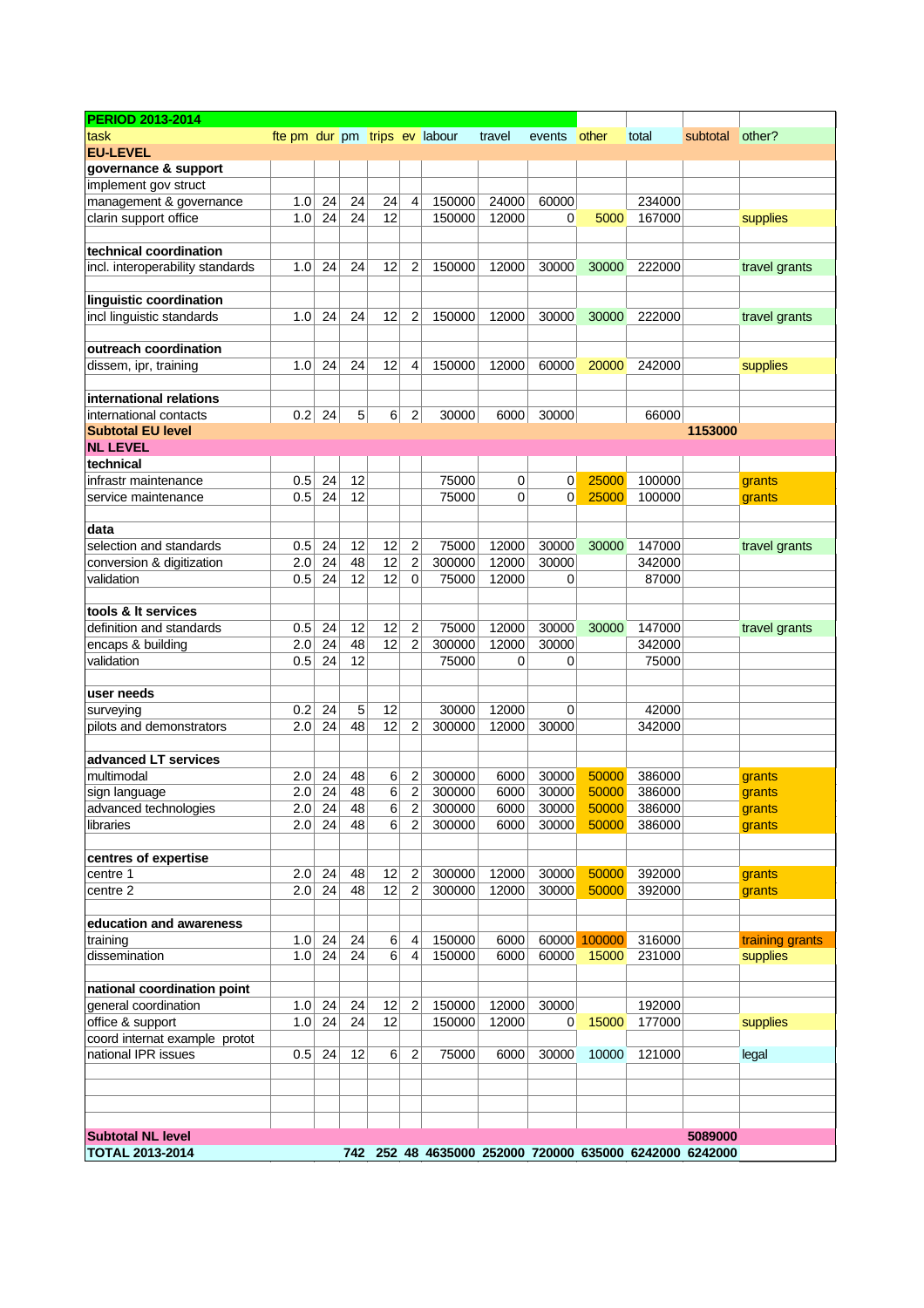| <b>PERIOD 2009-2014</b>          |            |     |          |                |                       |        |                  |        |                           |          |      |
|----------------------------------|------------|-----|----------|----------------|-----------------------|--------|------------------|--------|---------------------------|----------|------|
| task                             | fte dur pm |     | trips ev |                | labour                | travel | ev               | other  | total                     | subtotal | type |
| <b>EU-LEVEL</b>                  |            |     |          |                |                       |        |                  |        |                           |          |      |
| governance & support             |            |     |          |                |                       |        |                  |        |                           |          |      |
| implement gov struct             |            | 9   | 18       | 4              | 56250                 | 18000  | 60000            | 60000  | 194250                    |          | m    |
| management & governance          |            | 51  | 54       | 12             | 318750                | 54000  | 180000           | 0      | 552750                    |          | m    |
| clarin support office            |            | 51  | 30       | 0              | 318750                | 30000  | 0                | 15000  | 363750                    |          | m    |
|                                  |            |     |          |                |                       |        |                  |        |                           |          |      |
| technical coordination           |            |     |          |                |                       |        |                  |        |                           |          |      |
| incl. interoperability standards |            | 51  | 30       | 6              | 318750                | 30000  | 90000            | 90000  | 528750                    |          | С    |
|                                  |            |     |          |                |                       |        |                  |        |                           |          |      |
| linguistic coordination          |            | 51  | 30       | 6              | 318750                | 30000  | 90000            |        | 498750                    |          |      |
| incl linguistic standards        |            |     |          |                |                       |        |                  | 60000  |                           |          | C    |
| outreach coordination            |            |     |          |                |                       |        |                  |        |                           |          |      |
| dissem, ipr, training            |            | 51  | 30       | 10             | 318750                | 30000  | 150000           | 45000  | 543750                    |          | C    |
|                                  |            |     |          |                |                       |        |                  |        |                           |          |      |
| international relations          |            |     |          |                |                       |        |                  |        |                           |          |      |
| international contacts           |            | 11  | 15       | 6              | 67500                 | 15000  | 90000            | 0      | 172500                    |          | C    |
| <b>Subtotal EU level</b>         |            |     |          |                |                       |        |                  |        |                           | 2854500  |      |
| <b>NL LEVEL</b>                  |            |     |          |                |                       |        |                  |        |                           |          |      |
| technical                        |            |     |          |                |                       |        |                  |        |                           |          |      |
| improving prototype              |            | 156 | 24       | 4              | 975000                | 24000  | 60000            | 65000  | 1124000                   |          |      |
| improving gen services           |            | 156 | 24       | 4              | 975000                | 24000  | 60000            | 65000  | 1124000                   |          | r    |
|                                  |            |     |          |                |                       |        |                  |        |                           |          |      |
| data                             |            |     |          |                |                       |        |                  |        |                           |          |      |
| selection and standards          |            | 36  | 36       | 6              | 225000                | 36000  | 90000            | 90000  | 441000                    |          | C    |
| conversion & digitization        |            | 336 | 36       | 6              | 2100000               | 36000  | 90000            | 0      | 2226000                   |          | r    |
| validation                       |            | 36  | 12       | $\overline{2}$ | 225000                | 12000  | 30000            | 0      | 267000                    |          | C    |
|                                  |            |     |          |                |                       |        |                  |        |                           |          |      |
| tools & It services              |            |     |          |                |                       |        |                  |        |                           |          |      |
| definition and standards         |            | 36  | 36       | 6              | 225000                | 36000  | 90000            | 90000  | 441000                    |          | C    |
| encaps & building                |            | 336 | 36<br>0  | 6<br>2         | 2100000               | 36000  | 90000            | 0<br>0 | 2226000                   |          | r    |
| validation                       |            | 36  |          |                | 225000                | 0      | 30000            |        | 255000                    |          | C    |
| user needs                       |            |     |          |                |                       |        |                  |        |                           |          |      |
| surveying                        |            | 53  | 20       | 4              | 330000                | 20000  | 60000            | 60000  | 470000                    |          | C    |
| pilots and demonstrators         |            | 336 | 36       | 6              | 2100000               | 36000  | 90000            | 0      | 2226000                   |          | r    |
|                                  |            |     |          |                |                       |        |                  |        |                           |          |      |
| advanced LT services             |            |     |          |                |                       |        |                  |        |                           |          |      |
| multimodal                       |            | 108 | 18       | 6              | 675000                | 18000  | 90000            | 100000 | 883000                    |          | r    |
| sign language                    |            | 108 | 18       | 6              | 675000                | 18000  | 90000            | 100000 | 883000                    |          |      |
| advanced technologies            |            | 108 | 18       | 6              | 675000                | 18000  | 90000            | 100000 | 883000                    |          | r    |
| libraries                        |            | 108 | 18       | 6              | 675000                | 18000  | 90000            | 100000 | 883000                    |          | r    |
|                                  |            |     |          |                |                       |        |                  |        |                           |          |      |
| centres of expertise             |            |     |          |                |                       |        |                  |        |                           |          |      |
| centre 1                         |            | 108 | 30       | 6              | 675000                | 30000  | 90000            | 100000 | 895000                    |          | r    |
| centre 2                         |            | 108 | 30       | 6              | 675000                | 30000  | 90000            | 100000 | 895000                    |          | r    |
|                                  |            |     |          |                |                       |        |                  |        |                           |          |      |
| education and awareness          |            |     |          |                |                       |        |                  |        |                           |          |      |
| training                         |            | 96  | 18<br>18 | 12<br>12       | 600000<br>600000      | 18000  | 180000<br>180000 | 250000 | 1048000                   |          | С    |
| dissemination                    |            | 96  |          |                |                       | 18000  |                  | 45000  | 843000                    |          | C    |
| national coordination point      |            |     |          |                |                       |        |                  |        |                           |          |      |
| general coordination             |            | 72  | 36       | 6              | 450000                | 36000  | 90000            | 0      | 576000                    |          | m    |
| office & support                 |            | 72  | 30       | 0              | 450000                | 30000  | 0                | 45000  | 525000                    |          | m    |
| coord internat example protot    |            | 18  | 18       | 4              | 112500                | 18000  | 60000            | 0      | 190500                    |          | С    |
| national IPR issues              |            | 36  | 18       | 6              | 225000                | 18000  | 90000            | 30000  | 363000                    |          | m    |
|                                  |            |     |          |                |                       |        |                  |        |                           |          |      |
|                                  |            |     |          |                |                       |        |                  |        |                           |          |      |
| <b>Subtotal NL level</b>         |            |     |          |                |                       |        |                  |        |                           | 19667500 |      |
| <b>TOTAL 2009-2014</b>           |            |     |          |                | 2830 737 166 17685000 |        | 737000 2490000   |        | 1610000 22522000 22522000 |          |      |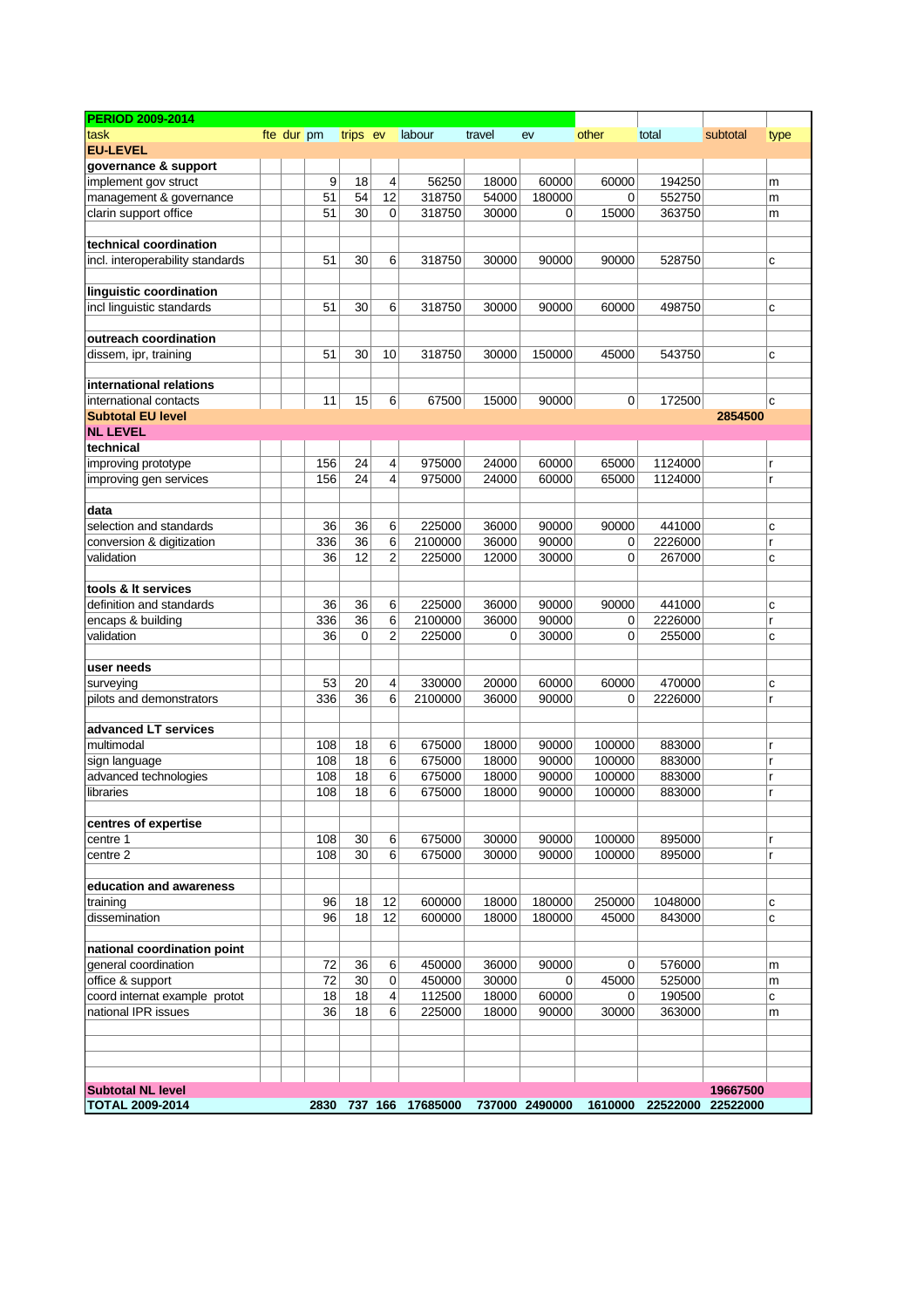| CLARIN-NL Budget in $\in$                                                                                     | period  | $09 - 10$ | prep    |         | $11_12$ | constr         |                 | 13 14  | exploit         |                          | $09 - 14$       | total    |
|---------------------------------------------------------------------------------------------------------------|---------|-----------|---------|---------|---------|----------------|-----------------|--------|-----------------|--------------------------|-----------------|----------|
| <b>EU-level</b>                                                                                               | labour  | other     | total   | labour  | other   | total          | labour          | other  | total           | labour                   | other           | total    |
| <b>Management and coordination</b>                                                                            | 56250   | 143000    | 199250  | 337500  | 173000  | 510500         | 300000          | 101000 | 401000          | 693750                   | 417000          | 1110750  |
| <b>Technical coordination</b>                                                                                 | 18750   | 66000     | 84750   | 150000  | 72000   | 222000         | 150000          | 72000  | 222000          | 318750                   | 210000          | 528750   |
| <b>Linguistic coordination</b>                                                                                | 18750   | 36000     | 54750   | 150000  | 72000   | 222000         | 150000          | 72000  | 222000          | 318750                   | 180000          | 498750   |
| <b>Outreach coordination</b>                                                                                  | 18750   | 41000     | 59750   | 150000  | 92000   | 242000         | 150000          | 92000  | 242000          | 318750                   | 225000          | 543750   |
| Internationalisation                                                                                          | 7500    | 33000     | 40500   | 30000   | 36000   | 66000          | 30000           | 36000  | 66000           | 67500                    | 105000          | 172500   |
| total EU                                                                                                      | 120000  | 319000    | 439000  | 817500  | 445000  | 1262500        | 780000          | 373000 | 1153000         |                          | 1717500 1137000 | 2854500  |
|                                                                                                               |         |           |         |         |         |                |                 |        |                 |                          |                 |          |
| <b>NL-level</b>                                                                                               | labour  | other     | total   | labour  | other   | total          | labour          | other  | total           | labour                   | other           | total    |
| <b>Technical construction</b>                                                                                 | 900000  | 114000    | 1014000 | 900000  | 134000  | 1034000        | 150000          | 50000  | 200000          | 1950000                  | 298000          | 2248000  |
| Data conversion & creation                                                                                    | 1050000 | 144000    | 1194000 | 1050000 | 114000  | 1164000        | 450000          | 126000 | 576000          | 2550000                  | 384000          | 2934000  |
| <b>Tools and services</b>                                                                                     | 1050000 | 144000    | 1194000 | 1050000 | 114000  | 1164000        | 450000          | 14000  | 564000          | 2550000                  | 372000          | 2922000  |
| User needs and usage cases                                                                                    | 1050000 | 106000    | 1156000 | 1050000 |         | 106000 1156000 | 330000          | 54000  | 384000          | 2430000                  | 266000          | 2696000  |
| <b>Advanced LT services</b>                                                                                   | 300000  | 144000    | 444000  | 1200000 | 344000  | 1544000        | 200000          | 344000 | 1544000         | 2700000                  | 832000          | 3532000  |
| <b>Expertise centres</b>                                                                                      | 150000  | 72000     | 222000  | 600000  | 184000  | 784000         | 600000          | 184000 | 784000 <b>1</b> | 1350000                  | 440000          | 1790000  |
| Dissemination and training                                                                                    | 300000  | 197000    | 497000  | 600000  | 247000  | 847000         | 300000          | 247000 | 547000          | 1200000                  | 691000          | 1891000  |
| <b>Coordination &amp; management</b>                                                                          | 450000  | 151000    | 601000  | 412500  | 151000  | 563500         | 375000          | 115000 | 490000          | 1237500                  | 417000          | 1654500  |
| total NL                                                                                                      | 5250000 | 1072000   | 6322000 | 6862500 | 1394000 |                | 8256500 3855000 |        |                 | 1234000 5089000 15967500 | 3700000         | 19667500 |
|                                                                                                               |         |           |         |         |         |                |                 |        |                 |                          |                 |          |
| grand total 5370000 1391000 6761000 7680000 1839000 9519000 4635000 1607000 6242000 17685000 4837000 22522000 |         |           |         |         |         |                |                 |        |                 |                          |                 |          |